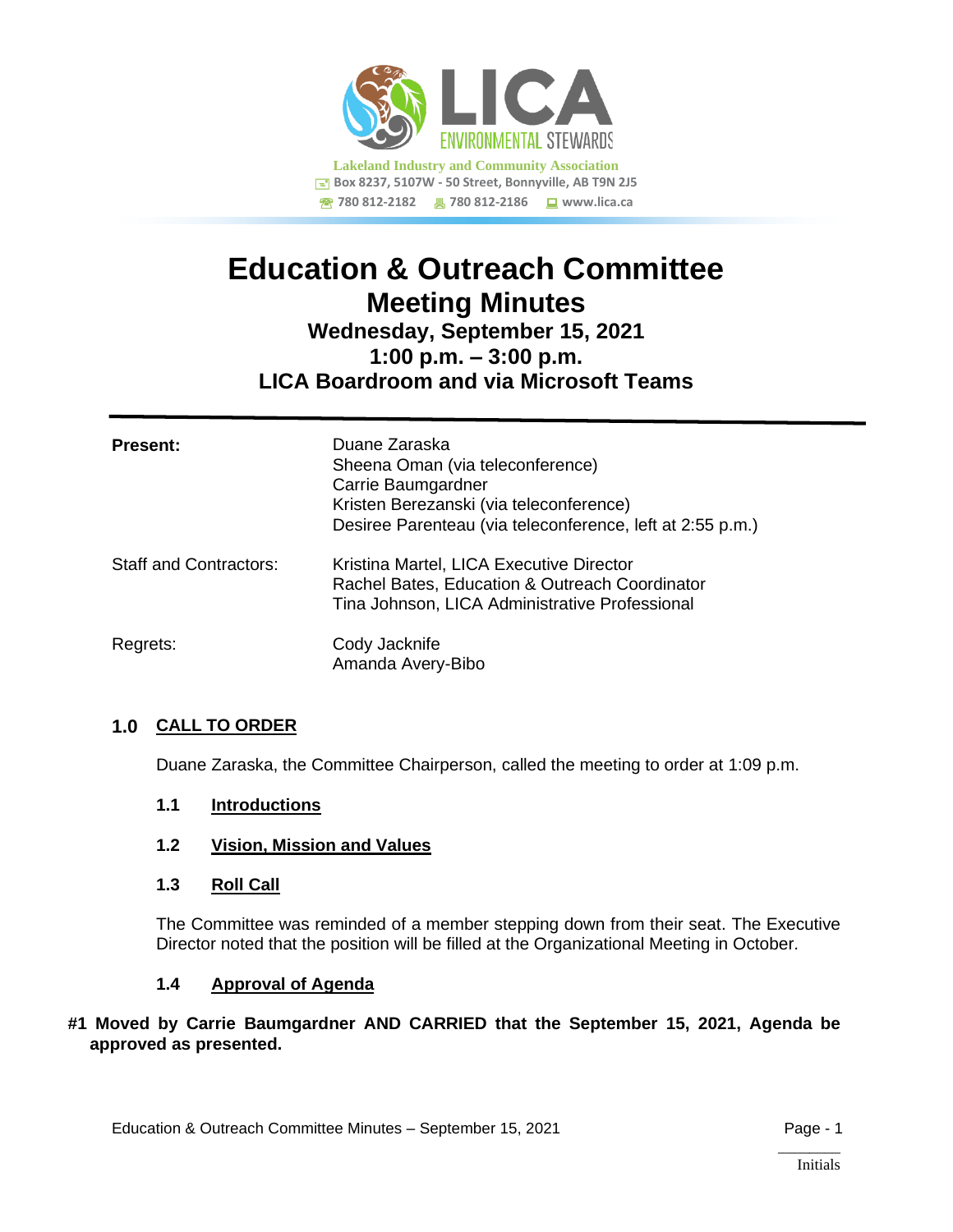## **1.5 Approval of Minutes**

**1.5.1 [June 23, 2021](https://lica2.sharepoint.com/:b:/s/Office/ER2uyDa1x-1DhKmXjuJm7oEBpaSPy6ogw8PuZDrMKMWIwQ?e=NvPhJk)**

**#2 Moved by Sheena Oman AND CARRIED that the June 23, 2021, Minutes be approved as presented.**

## **2.0. ONGOING BUSINESS**

## **2.1 [Education & Outreach Update](https://lica2.sharepoint.com/:b:/s/Office/EeFemlIrydBNtPYJwaBKqBoBfwIobg95fO77Oz3Ur1wbag?e=ShFKPN)**

The Education & Outreach (E&O) Coordinator presented the E&O Program Update to the Committee, noting:

- There were many workshops held over the summer, which were well received. Kids seem to be very familiar with LICA from presentations and Stream of Dreams held at schools.
- She completed an Adobe Creative training program over the summer to enhance her poster and advertisement design abilities.
- A BIG thank-you for our Summer Student and all she accomplished over the summer. One major task undertaken by the Summer Student was updating all LICA classroom presentations with the new school curriculum and indigenous traditional knowledge.
- The Mad About Science Coordinators in Lac La Biche were excellent to work with for the Vermicomposting workshop they hosted.
- LICA's Facebook and Instagram accounts have received more engagement over the summer than before, including an increase in shares, likes, and comments. She believes LICA has better gauged the audience in terms of what piques their interest.
- The Battle River Watershed will be providing training to her on the delivery of X-Stream Science.

## **2.1.1 Recorded Presentations/Workshops**

The LICA Summer Student recorded all the workshops she held over the summer. Healthy Waters Lac La Biche is also having an open house the same day as the LICA AGM, so the LICA E&O Coordinator will be producing a video for them to present. The E&O Coordinator asked the Committee what should be done with these recordings.

The Executive Director suggested that we post these videos to LICA's YouTube channel, as one was created to house the LICA introductory video. The Committee was strongly in favor of posting the videos to LICA's YouTube Channel as it may generate more traffic to the website and awareness of the organization. A recommendation will be presented to the Board of Directors for approval. A link to the videos will be sent to the Board for information to support their decision and feedback. This will provide context to what the Committee is proposing to publish externally.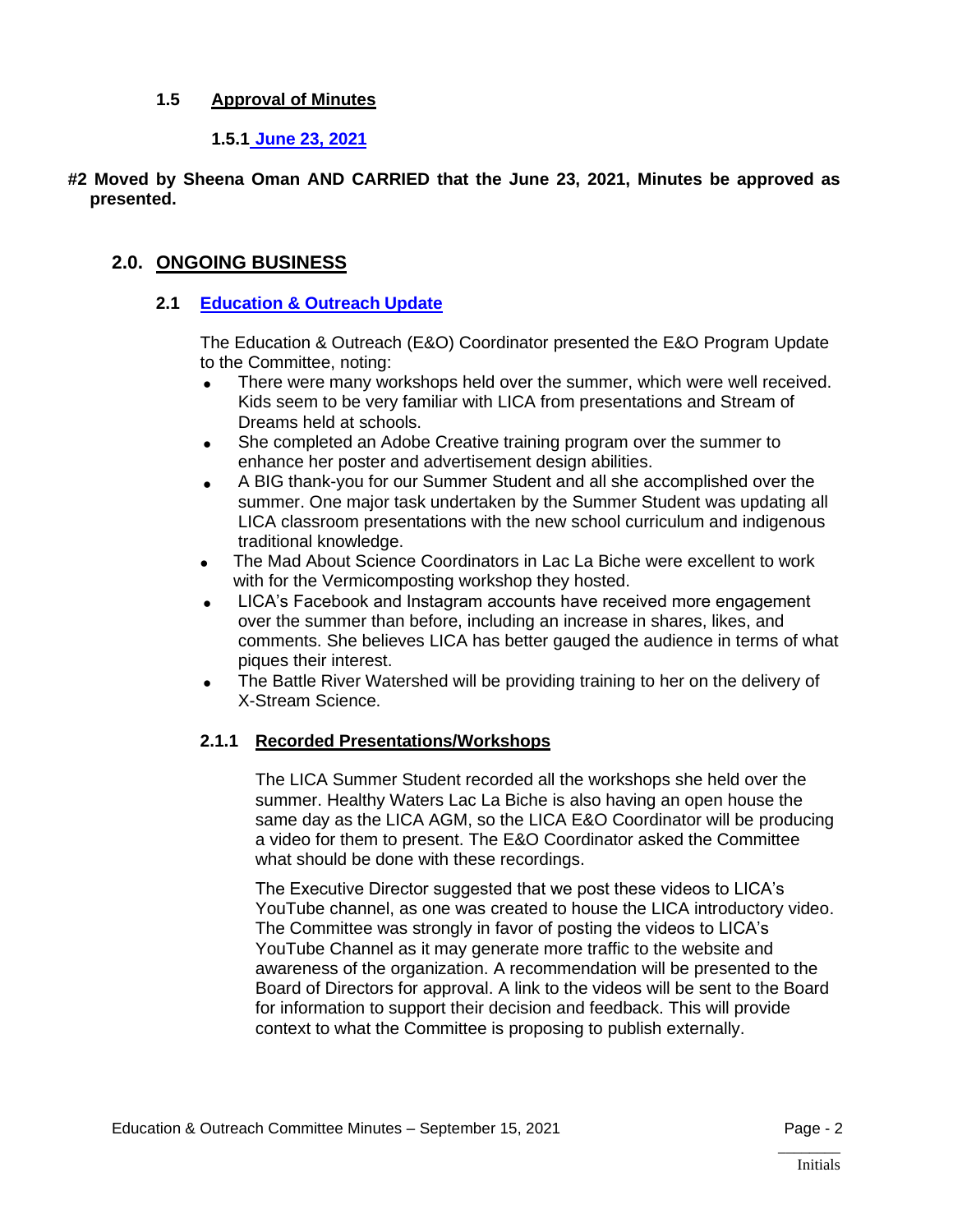## **2.2 Little Green Thumbs**

The Board had requested the E&O Coordinator attempt to contact a higher level of the Little Green Thumbs program due to the lack of response from the local organization. She spoke with the Saskatchewan division of Agriculture in the Classroom, the organization that provides the Little Green Thumbs Program, and was told that each province operates separately so they couldn't assist her. The Saskatchewan Agriculture in the Classroom did attempt to contact the Alberta Agriculture in the Classroom Coordinator, on LICA's behalf, to request they get in touch with us. Nothing came of the request. The E&O Coordinator spoke with other participants in the program and discovered they were also having difficulty getting in touch with the Little Green Thumbs Coordinator. There have also been a couple teachers requesting their gardens be picked up, due to Covid-19 concerns of sharing a garden. The E&O Coordinator expressed that she has various tasks to complete under LICA's grants this year and she feels that she does not have the resources to further pursue the investigation into this program at this time.

The Committee expressed that they would like the E&O Coordinator to contact the schools to see if the gardens are in use or if other schools would like to return their gardens or need supplies. Schools not implementing the gardens this year can return them to us. LICA has the resources to assist the teachers who wish to continue with the gardens and require more supplies.

A quick investigation during the meeting left the Committee wondering if the Little Green Thumbs Program was still running in Alberta. The LICA Administrative Professional offered to research the Agriculture in the Classroom structure and attempt to contact someone who could assist with the issues LICA has experienced. The Committee also discussed the options of funding the supplies of currently existing school gardens, including seeking donations. The Committee is highly supportive of continuing this program, if possible, and will revisit this topic at the next committee meeting.

## **2.3 Keep Our Lake Blue (KOLB)**

LICA partnered with the Moose Lake Watershed Society (MLWS) again during Summer 2021. The kick-off event was well attended; however, most participants were from the campground beside the Shaw House and not landowners from around the lake. Yoga for You hosted a class during the event which was well received. One LICA Board member and a member from Healthy Waters Lac La Biche also attended the event, but there was no community interest.

The next KOLB campaign event was to be a Moose Lake shoreline clean-up, but the only location put forth contained large items, such as tires and furniture, that would require equipment to remove and posed a liability to participants. As this was not an option for LICA, a clean-up was done at Jessie Lake instead.

A campaign wrap-up event is being planned, but the main presenter is not able to participate until after the elections are completed.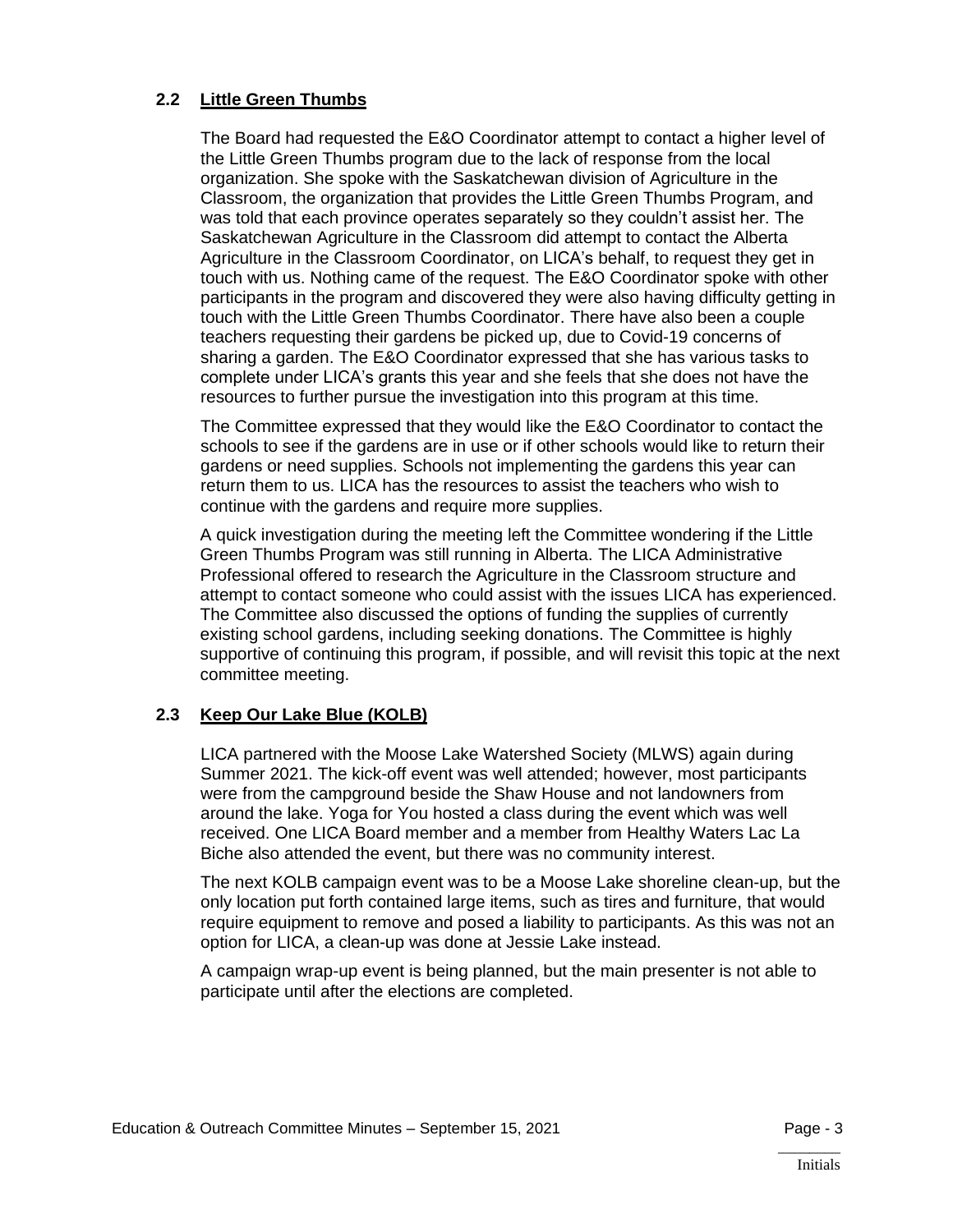The E&O Coordinator expressed some challenges in working with the MLWS over this years' campaign, which included a lack of volunteers participating in the campaign and external communication regarding our partnership in the Campaign. She recommended that LICA play more of a supportive role in the Campaign, should MLWS wish to proceed with the KOLB campaign next year and focus our efforts in expanding our partnership of the KOLB Campaign with other watershed stewardship groups. This approach would mirror our current partnership with Healthy Waters Lac La Biche.

The Executive Director reminded the Committee of the original intention of the KOLB Campaign. LICA planned to conduct a pilot in partnership with the MLWS over a few years to determine the campaign's success rate. Should it be successful, LICA's goal was to expand the Campaign into other areas in partnership with local watershed stewardship groups, individuals, or organizations.

The Committee members had a few suggestions going forward:

- More direct contact with the media to ensure clarity around the campaign being a LICA program, including a media release,
- The development of an MOU for MLWS to sign if they wish to continue the campaign on their own, and
- That the E&O Coordinator prepare a formal recommendation for decision to be presented at the next meeting.

## **2.4 Calendar Contest**

## **2.4.1 Prizes**

A LICA staff member inquired about the cost of the prizes for this event and the reasoning behind using VISA cards as they charge the user a \$4.95 fee. The E&O Coordinator brought this inquiry forward to the Committee for discussion and comment. The Executive Director ensured the Committee that the cost for the prizes is covered by the LICA budget in full. The Committee felt the cost was reasonable as getting a graphic artist to do the calendar pages would exceed the cost of giving the \$50 VISA card to all Calendar Contest winners. The Committee did brainstorm on prize options other than the VISA cards, such as purchasing local, but felt this would be quite difficult to do given the age group and required considerable time to invest in purchasing the prizes. The Committee agreed to continue with the same prizing as last year and is open to reviewing this in the future if budget becomes an issue.

#### **2.5 2022 Photography Contest**

The previous E&O Coordinator left notes on how the 2020 Photography Contest was implemented. After having ran the last contest under Advanced and Beginner categories, it was felt that the categories were as arbitrary as using the age categories. The current E&O Coordinator suggested LICA categorize the contest based on themes (i.e., landscapes, animals, etc.), as this would assist in procuring photos that LICA requires for publications. The Committee decided to change the ages of the categories to Youth, ages 12 and under, and Adult, aged 13 and up.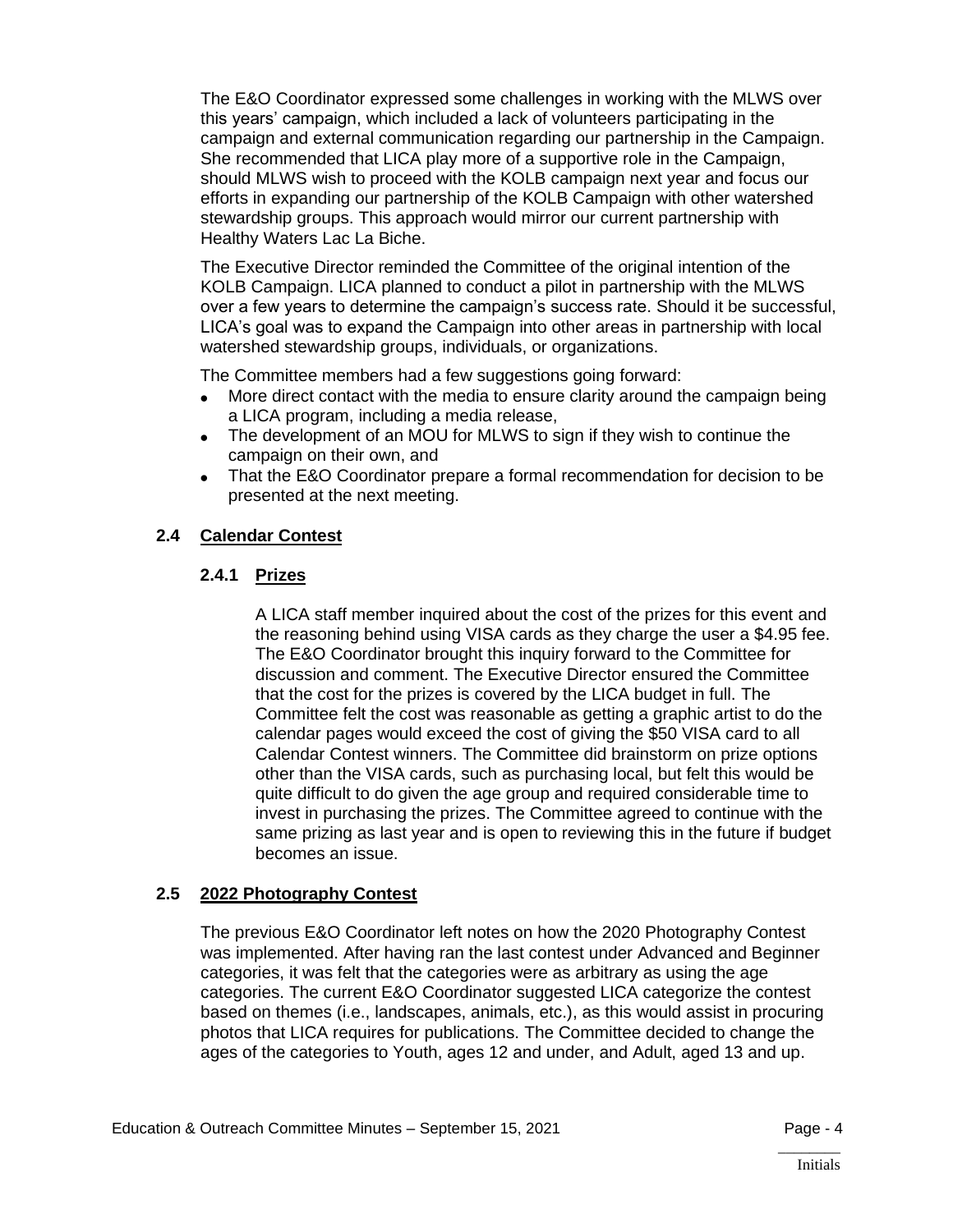To increase contest visibility a Committee member suggested LICA also offer a Fan Favorite Vote. The Committee was all in favor of this idea. The E&O Coordinator will investigate an online platform for submission of entries and voting.

Finally, the E&O Coordinator asked the Committee if the contest should continue to be judged professionally and for ideas on who to contact if we went this route. The Committee felt that having professional judges was important to ensure fairness in choosing the contest winners. The Committee also felt that verifying the judges' credentials to ensure they were certified was important.

#### **2.6 Bonnyville Community Garden**

#### **2.6.1 Phase 2 Construction Update**

The E&O Coordinator has been in contact with the fencing contractor. He has requested we get an updated Click Before You Dig completed before fencing installation commences. This should be completed over the next few weeks.

A Garden Work Day has been planned for September 25, 2021, at 10:00 a.m. to finish building the remaining garden beds. The Bonnyville Pontiacs would like to volunteer but have a game the day of the event. They will be building the bed structures during the week prior so that the community volunteers will only have to line and fill them with soil.

A LICA staff member had suggested that LICA investigate having a permeable surface for the walkways and gazebo pad. In discussions with the landscapers, they expressed this would not be possible if LICA wished to keep the garden wheelchair accessible and durable because they would have to mix poly sand into the material to withstand the seasonal changes.

The gazebo planning and building will begin once the gardens beds are in place and the concrete for the paths and pad have been poured. This will allow for a better estimation of the size of gazebo that we will have space for. The E&O Coordinator expressed that the quotes received are from suppliers in Edmonton and welcome suggestions for a more local option. The Committee suggested reaching out to the Co-op and Peavey Mart in St. Paul and Lloydminster.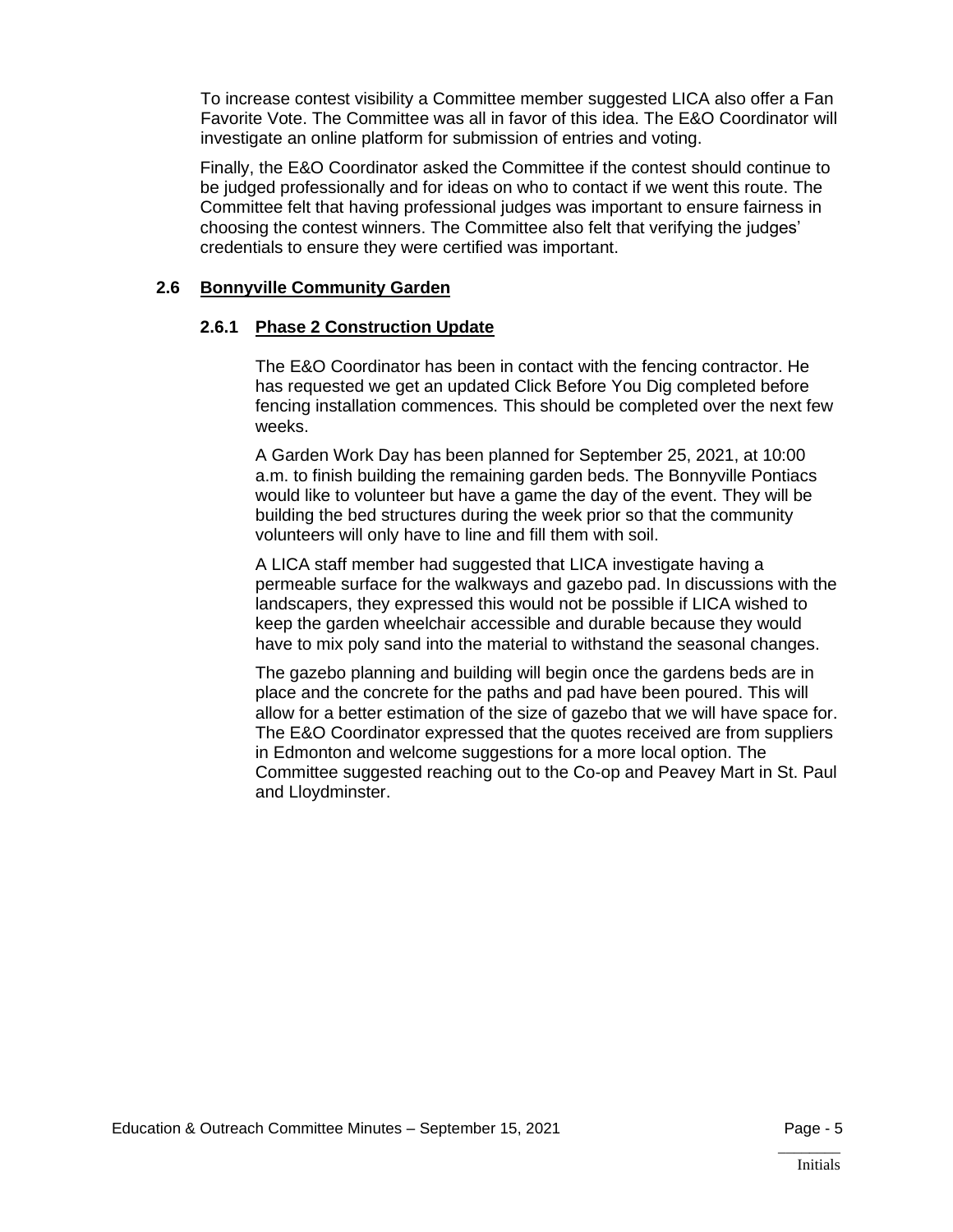#### **2.6.2 [Budget Review](https://lica2.sharepoint.com/:x:/s/Office/EfJNHNdi3QVBqou6wAtdTEkBtwNrJD0vl9ZJLwUa9oftcw?e=Yhc6jY)**

The E&O Coordinator presented a revised Phase 2 budget to the Committee. It was noted that the Community Garden has its own budget separate from the E&O budget. She also noted that the budget presented is overbudget due to over-estimation of costs, such as being unsure of the required gazebo size and does not take into consideration in-kind donations. The Committee was hesitant to motion an unbalanced budget, so they added the requirement that a smaller cement pad and/or gazebo be installed if budget shortages were expected and as more costs were solidified. The Committee also expressed that should the budget need to be reduced, the pathways to the gazebo may be removed as it should not greatly affect wheelchair accessibility to the Gazebo. The Executive Director also assured the Committee that each large expense is brought forth to the Board or Designates for approval prior to purchasing, with confirmation of being within budget.

#### **#3 Moved by Carrie Baumgardner AND CARRIED that the revised budget be accepted as presented with the expectation that a smaller gazebo and/or cement pad be installed if budget shortages are experienced.**

## **2.6.3 Fall Harvest**

Gardeners have been asked to have their beds harvested by September 30, 2021. LICA is hosting a garden workshop on Cover Crops and Crop Rotation the following evening. Clover will be planted as a cover crop in the garden beds. The E&O Coordinator inquired what kind of celebration could be hosted for the gardeners due to the new, more restrictive Covid-19 protocols which will be in place. The Committee felt a group photo of the participants should be taken with masks. They also agreed that LICA should promote a recipe swap, where gardeners would submit recipe(s) that include at least one item grown from their garden to LICA. A cookbook with those recipes would be put together and provided to them as a gift.

#### **2.7 Winter Workshop Topics**

The E&O Coordinator suggested the following workshops to host over winter:

- AEP's Working Well,
- Waterlution Youth Presentation (which was postponed in August), and
- Photography Workshops.

She also requested the Committee to think about who may be able to host the Photography Workshops and share any other ideas at the next meeting.